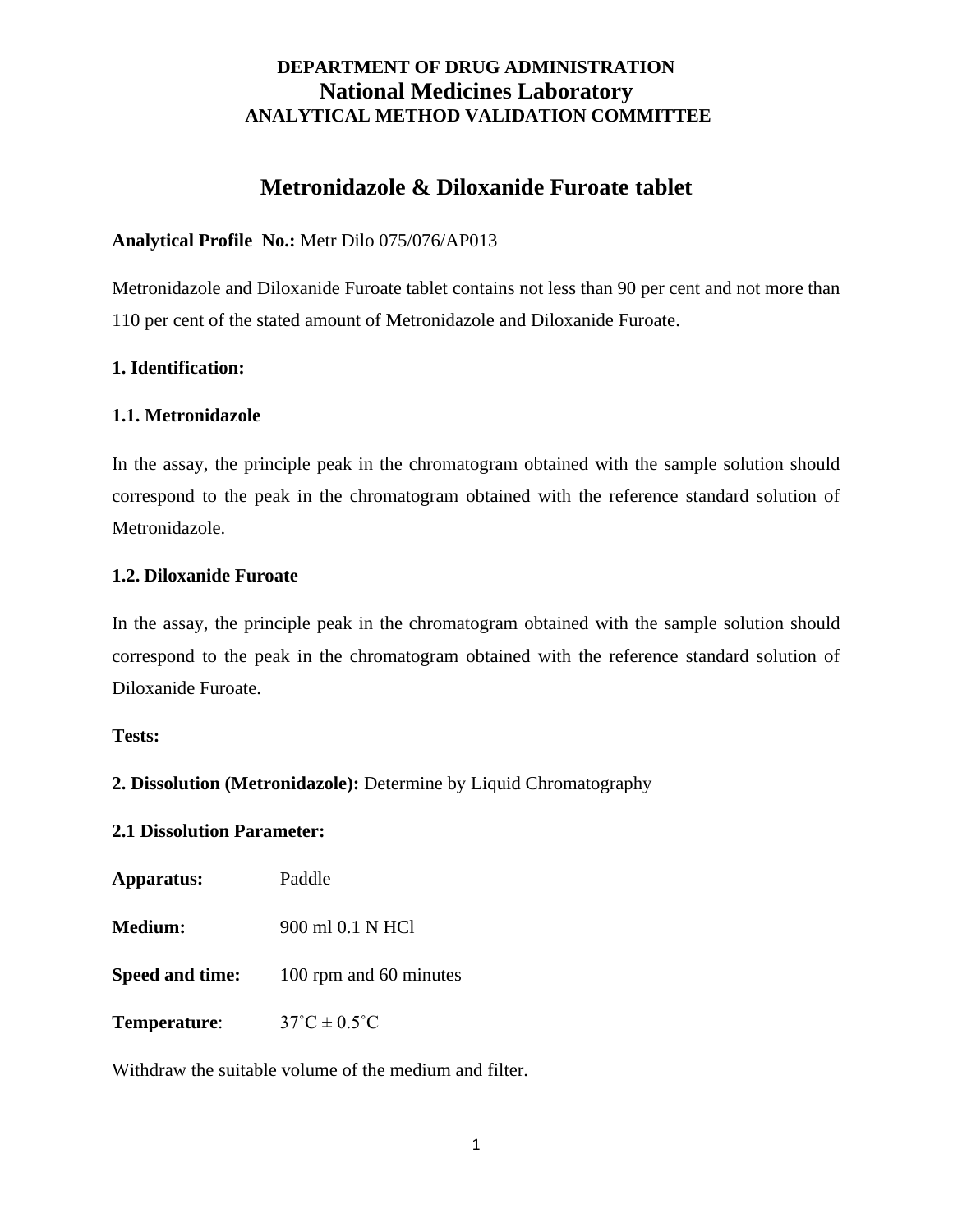#### **2.2 Chromatographic system:**

Use the chromatographic system as described in assay

#### **2.3 Test Solution:**

Dilute 5 ml of the withdrawn solution to 50 ml with mobile phase and filter through 0.2  $\mu$ m membrane filter.

#### **2.4 Reference Solution:**

Weigh accurately about 44.4 mg Metronidazole working standard in 100 ml volumetric flask. Add about 70 ml of dissolution medium and sonicate for about 10 minutes and make up the volume to 100 ml with dissolution medium. Dilute 5 ml of resulting solution to 50 ml with mobile phase and filter through 0.2 µm membrane filter.

#### **2.5 Procedure:**

Separately inject 20 µl of standard, sample solution and blank solution (dissolution medium) and obtain the respective chromatograms. The test is not valid unless the column efficiency is not less than 2000 theoretical plates, tailing factor is not more than 2.0 and the relative standard deviation for replicate injections is not more than 2.0%. Measure the peak responses and calculate the per cent release of the drug.

#### **2.6 Limit:**

D. Not less than 80 per cent of the stated amount.

**3. Assay:** Determine by Liquid Chromatography

#### **3.1 Chromatographic system:**

- **Column:** C18 (25 cm x 4.6 mm), 5 μm
- **Flow rate:** 1.0 ml per minute
- **Wavelength:** 241nm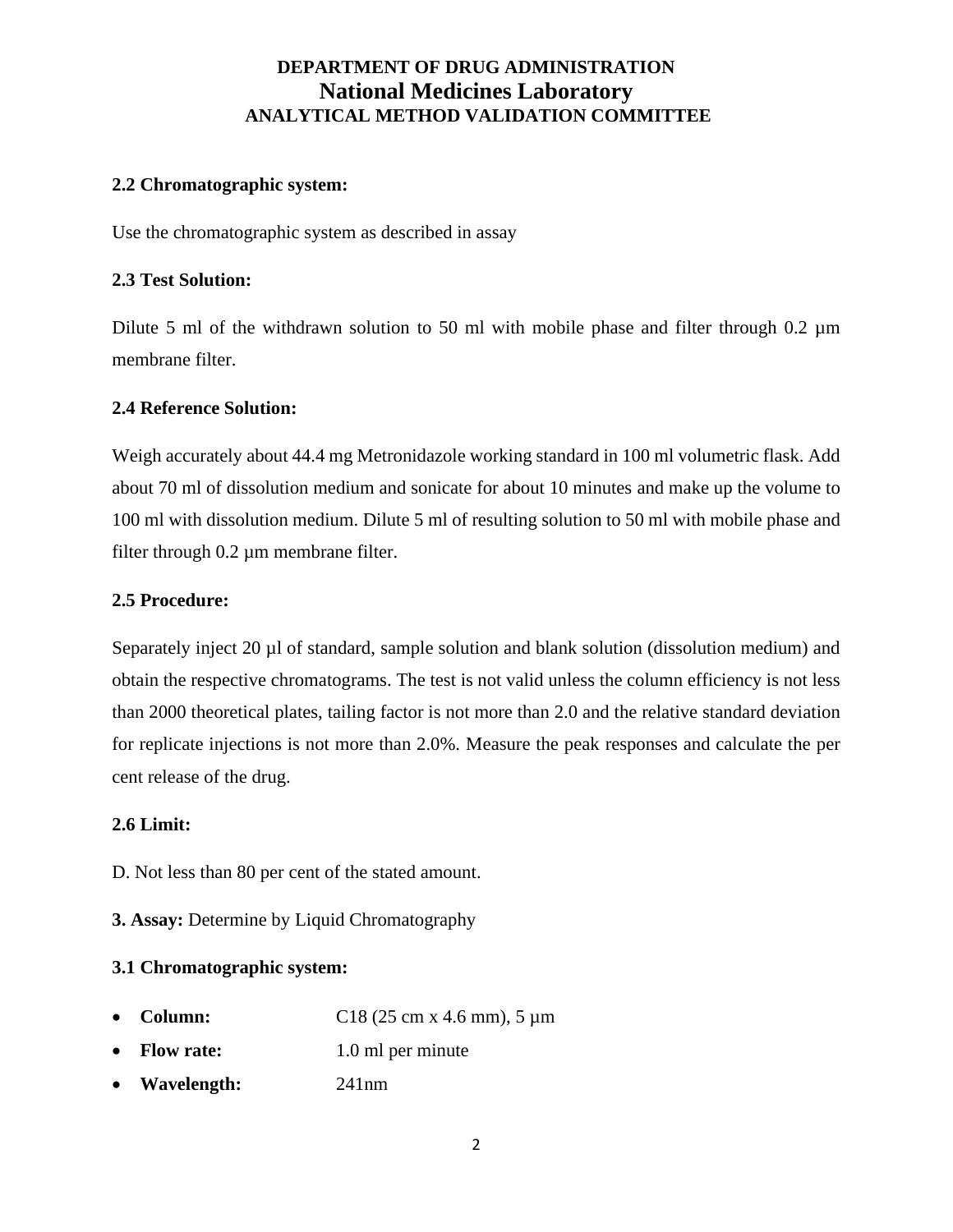- **Injection Volume:** 20ul
- **Detector:** UV
- **Column temperature:** 30°C

**Mobile phase:** a mixture of 20 volumes of acetonitrile, 50 volumes of methanol and 30 volumes of phosphate buffer prepared by mixing 1.625 g  $KH_2PO_4$  and 0.300 g  $K_2HPO_4$  in 550ml water.

#### **3.1 Test solution:**

Weigh individually 20 tablets and crush the tablet into fine powder. Weigh accurately the powder eq. to 100 mg of Metronidazole in 100 ml volumetric flask, add 70 ml of mobile phase and sonicate for 15 minutes to dissolve. After sonication, cool to room temperature and make volume to 100 ml with mobile phase. Filter and dilute 5ml of resulting solution to 50 ml with mobile phase. Filter the final solution through  $0.2 \mu$ m membrane filter.

#### **3.2 Reference solution:**

Weigh accurately about 100 mg Metronidazole working standard and 125 mg Diloxanide furoate working standard in 100 ml volumetric flask. Add about 70 ml of mobile phase and sonicate for about 10 minutes, cool to room temperature and make up the volume to 100 ml with mobile phase. Dilute 5ml of resulting solution to 50ml with mobile phase. Filter the final solution through 0.2 µm membrane filter.

#### **3.4 Procedure:**

Inject the reference solution and the test solution. The test is not valid unless the column efficiency is not less than 2000 theoretical plates, tailing factor is not more than 2.0.The relative standard deviation for replicate injections is not more than 2.0% and resolution between two peaks should be not less than 2. Measure the peak responses. Calculate the content of Metronidazole and Diloxanide furoate per tablet.

#### **4. Other tests:**